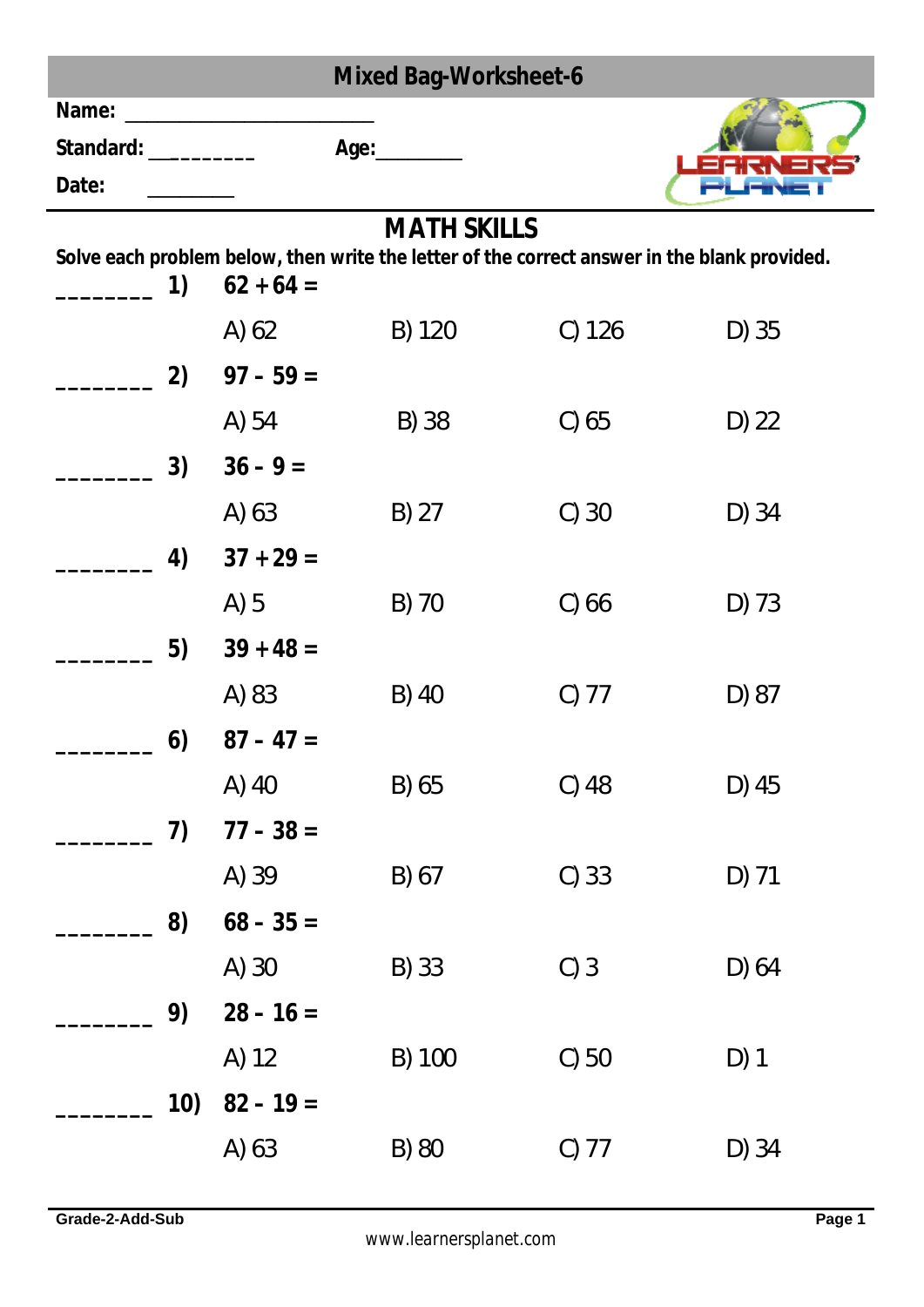| <b>Mixed Bag-Worksheet-6</b>            |                                                                                                                       |                    |          |         |
|-----------------------------------------|-----------------------------------------------------------------------------------------------------------------------|--------------------|----------|---------|
| Name:<br>Standard: ___________<br>Date: | <u> 1989 - Johann Harry Harry Harry Harry Harry Harry Harry Harry Harry Harry Harry Harry Harry Harry Harry Harry</u> | Age:_________      |          |         |
|                                         |                                                                                                                       | <b>MATH SKILLS</b> |          |         |
|                                         | $11)$ $33 + 15 =$                                                                                                     |                    |          |         |
|                                         | A) 117                                                                                                                | B) 48              | $C)$ 95  | $D)$ 19 |
| 12)                                     | $4 + 71 =$                                                                                                            |                    |          |         |
|                                         | A) 75                                                                                                                 | B) 89              | $C)$ 18  | D) 115  |
|                                         | $13)$ $31 + 76 =$                                                                                                     |                    |          |         |
|                                         | A) 136                                                                                                                | B) 150             | $C)$ 113 | D) 107  |
| 14)                                     | $96 - 21 =$                                                                                                           |                    |          |         |
|                                         | A) 63                                                                                                                 | B) 71              | $C)$ 75  | D) 86   |
| 15)                                     | $52 - 48 =$                                                                                                           |                    |          |         |
|                                         | A) 10                                                                                                                 | $B)$ 4             | $C)$ 32  | $D)$ 69 |
| 16)                                     | $77 + 96 =$                                                                                                           |                    |          |         |
|                                         | A) 15                                                                                                                 | B) 99              | C) 144   | D) 173  |
| (17)                                    | $58 + 51 =$                                                                                                           |                    |          |         |
|                                         | A) 133                                                                                                                | B) 53              | C) 197   | D) 109  |
| 18)                                     | $66 - 7 =$                                                                                                            |                    |          |         |
|                                         | A) 87                                                                                                                 | B) 59              | $C)$ 10  | D) 49   |
| 19)                                     | $38 - 21 =$                                                                                                           |                    |          |         |
|                                         | A) 17                                                                                                                 | B) 82              | C) 98    | D) 8    |
| 20)                                     | $67 - 63 =$                                                                                                           |                    |          |         |
|                                         | $A)$ 4                                                                                                                | B) 97              | $C)$ 68  | $D)$ 54 |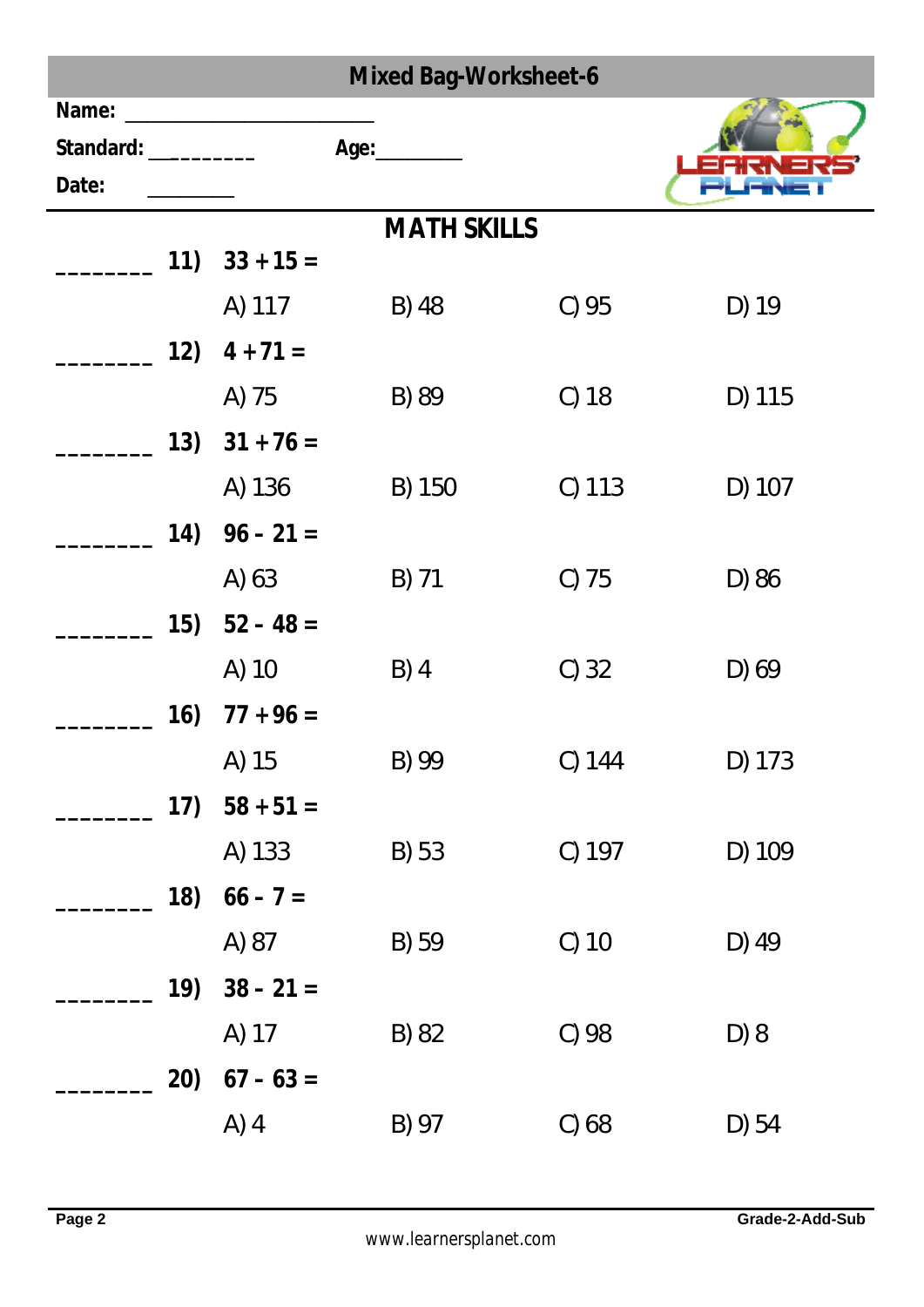|       |                    |               | <b>Mixed Bag-Worksheet-6</b> |      |              |
|-------|--------------------|---------------|------------------------------|------|--------------|
| Name: | Standard: ________ |               | Age:__________               |      |              |
| Date: |                    |               |                              |      |              |
|       |                    |               | <b>ANSWER KEY</b>            |      |              |
|       | (1)                | $\mathsf C$   |                              | (11) | $\sf B$      |
|       | (2)                | $\sf B$       |                              | (12) | $\mathsf{A}$ |
|       | (3)                | $\sf B$       |                              | (13) | $\mathsf{D}$ |
|       | (4)                | $\mathcal{C}$ |                              | (14) | $\mathsf C$  |
|       | (5)                | $\mathsf D$   |                              | (15) | $\sf B$      |
|       | (6)                | $\mathsf{A}$  |                              | (16) | $\mathsf D$  |
|       | (7)                | $\mathsf{A}$  |                              | (17) | D            |
|       | (8)                | $\sf B$       |                              | (18) | $\sf B$      |
|       | (9)                | $\mathsf{A}$  |                              | (19) | $\mathsf A$  |
|       | (10)               | $\mathsf{A}$  |                              | (20) | $\mathsf A$  |